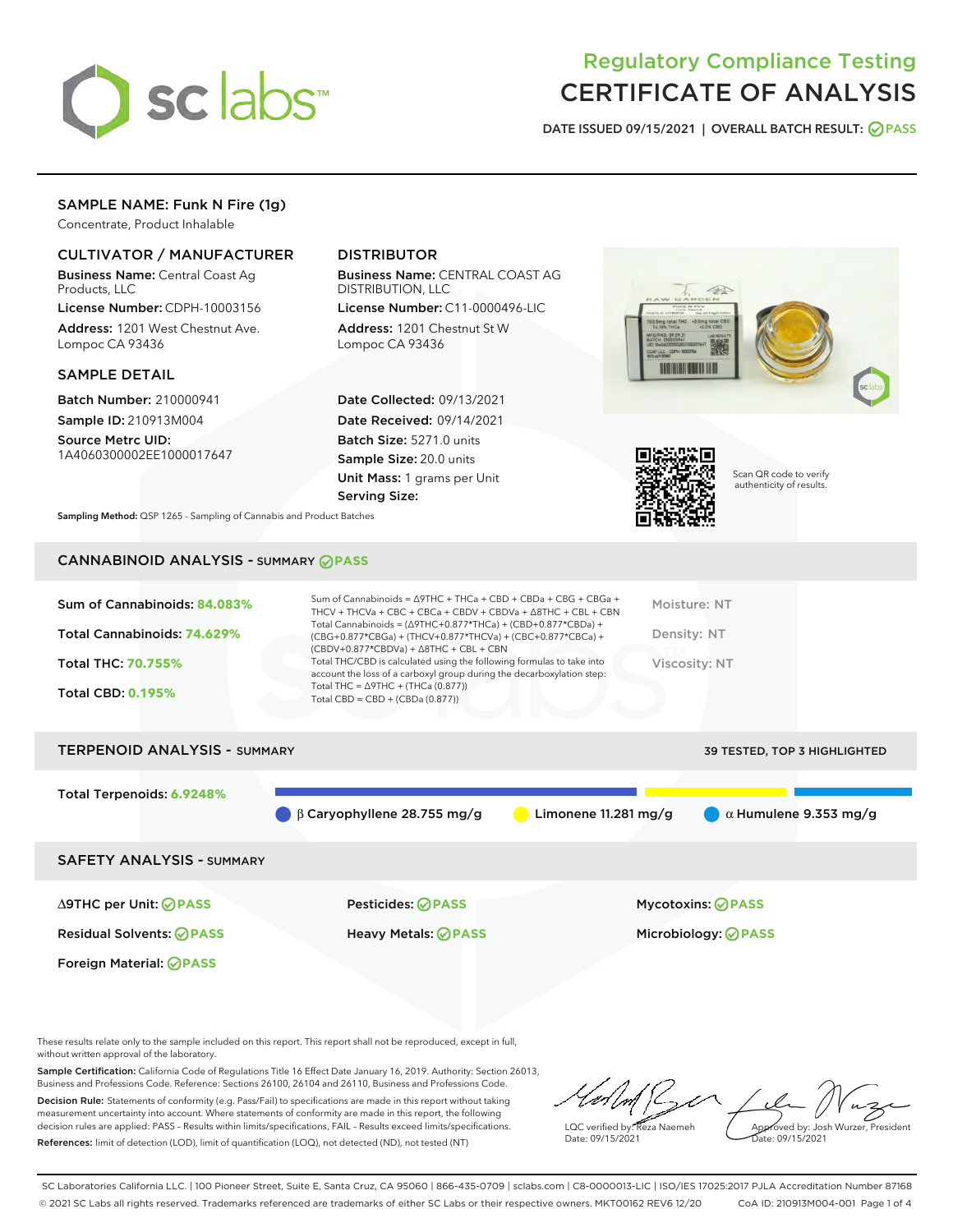



FUNK N FIRE (1G) | DATE ISSUED 09/15/2021 | OVERALL BATCH RESULT: @ PASS

#### CANNABINOID TEST RESULTS - 09/15/2021 2 PASS

Tested by high-performance liquid chromatography with diode-array detection (HPLC-DAD). **Method:** QSP 1157 - Analysis of Cannabinoids by HPLC-DAD

#### TOTAL CANNABINOIDS: **74.629%**

Total Cannabinoids (Total THC) + (Total CBD) + (Total CBG) + (Total THCV) + (Total CBC) + (Total CBDV) + ∆8THC + CBL + CBN

TOTAL THC: **70.755%** Total THC (∆9THC+0.877\*THCa)

TOTAL CBD: **0.195%**

Total CBD (CBD+0.877\*CBDa)

TOTAL CBG: 1.96% Total CBG (CBG+0.877\*CBGa)

TOTAL THCV: 0.402% Total THCV (THCV+0.877\*THCVa)

TOTAL CBC: 1.317% Total CBC (CBC+0.877\*CBCa)

TOTAL CBDV: ND Total CBDV (CBDV+0.877\*CBDVa)

| <b>COMPOUND</b>  | LOD/LOQ<br>(mg/g)          | <b>MEASUREMENT</b><br><b>UNCERTAINTY</b><br>(mg/g) | <b>RESULT</b><br>(mg/g) | <b>RESULT</b><br>(%) |
|------------------|----------------------------|----------------------------------------------------|-------------------------|----------------------|
| <b>THCa</b>      | 0.05 / 0.14                | ±18.750                                            | 729.59                  | 72.959               |
| <b>A9THC</b>     | 0.06 / 0.26                | ±2.329                                             | 67.70                   | 6.770                |
| <b>CBGa</b>      | 0.1 / 0.2                  | ±0.98                                              | 18.8                    | 1.88                 |
| <b>CBCa</b>      | 0.07 / 0.28                | ±0.662                                             | 13.53                   | 1.353                |
| <b>THCVa</b>     | 0.07/0.20                  | ±0.218                                             | 4.58                    | 0.458                |
| <b>CBG</b>       | 0.06/0.19                  | ±0.123                                             | 3.11                    | 0.311                |
| <b>CBDa</b>      | 0.02/0.19                  | ±0.065                                             | 2.22                    | 0.222                |
| <b>CBC</b>       | 0.2/0.5                    | ±0.04                                              | 1.3                     | 0.13                 |
| $\triangle$ 8THC | 0.1 / 0.4                  | N/A                                                | <b>ND</b>               | <b>ND</b>            |
| <b>THCV</b>      | 0.1/0.2                    | N/A                                                | <b>ND</b>               | <b>ND</b>            |
| <b>CBD</b>       | 0.07/0.29                  | N/A                                                | <b>ND</b>               | <b>ND</b>            |
| <b>CBDV</b>      | 0.04 / 0.15                | N/A                                                | <b>ND</b>               | <b>ND</b>            |
| <b>CBDVa</b>     | 0.03/0.53                  | N/A                                                | <b>ND</b>               | <b>ND</b>            |
| <b>CBL</b>       | 0.06 / 0.24                | N/A                                                | <b>ND</b>               | <b>ND</b>            |
| <b>CBN</b>       | 0.1/0.3                    | N/A                                                | <b>ND</b>               | <b>ND</b>            |
|                  | <b>SUM OF CANNABINOIDS</b> |                                                    | 840.83 mg/g             | 84.083%              |

#### **UNIT MASS: 1 grams per Unit**

| ∆9THC per Unit                        | 1120 per-package limit     | 67.70 mg/unit<br><b>PASS</b> |
|---------------------------------------|----------------------------|------------------------------|
| <b>Total THC per Unit</b>             |                            | 707.55 mg/unit               |
| <b>CBD per Unit</b>                   |                            | <b>ND</b>                    |
| <b>Total CBD per Unit</b>             |                            | $1.95$ mg/unit               |
| Sum of Cannabinoids<br>per Unit       |                            | 840.83 mg/unit               |
| <b>Total Cannabinoids</b><br>per Unit |                            | 746.29 mg/unit               |
| <b>MOISTURE TEST RESULT</b>           | <b>DENSITY TEST RESULT</b> | <b>VISCOSITY TEST RESULT</b> |

Not Tested

Not Tested

Not Tested

#### TERPENOID TEST RESULTS - 09/15/2021

Terpene analysis utilizing gas chromatography-flame ionization detection (GC-FID). **Method:** QSP 1192 - Analysis of Terpenoids by GC-FID

| <b>COMPOUND</b>         | LOD/LOQ<br>(mg/g) | <b>MEASUREMENT</b><br><b>UNCERTAINTY</b><br>(mg/g) | <b>RESULT</b><br>(mg/g)                         | <b>RESULT</b><br>$(\%)$ |
|-------------------------|-------------------|----------------------------------------------------|-------------------------------------------------|-------------------------|
| $\beta$ Caryophyllene   | 0.004 / 0.012     | ±1.0237                                            | 28.755                                          | 2.8755                  |
| Limonene                | 0.005 / 0.016     | ±0.1613                                            | 11.281                                          | 1.1281                  |
| $\alpha$ Humulene       | 0.009/0.029       | ±0.3002                                            | 9.353                                           | 0.9353                  |
| <b>Myrcene</b>          | 0.008 / 0.025     | ±0.0755                                            | 5.856                                           | 0.5856                  |
| Linalool                | 0.009 / 0.032     | ±0.1086                                            | 2.857                                           | 0.2857                  |
| Terpinolene             | 0.008 / 0.026     | ±0.0442                                            | 2.157                                           | 0.2157                  |
| $\alpha$ Bisabolol      | 0.008 / 0.026     | ±0.1073                                            | 2.009                                           | 0.2009                  |
| Fenchol                 | 0.010 / 0.034     | ±0.0526                                            | 1.360                                           | 0.1360                  |
| <b>Terpineol</b>        | 0.016 / 0.055     | ±0.0744                                            | 1.211                                           | 0.1211                  |
| $\beta$ Pinene          | 0.004 / 0.014     | ±0.0119                                            | 1.039                                           | 0.1039                  |
| trans-β-Farnesene       | 0.008 / 0.025     | ±0.0335                                            | 0.944                                           | 0.0944                  |
| Nerolidol               | 0.009 / 0.028     | ±0.0317                                            | 0.504                                           | 0.0504                  |
| Caryophyllene<br>Oxide  | 0.010 / 0.033     | ±0.0193                                            | 0.419                                           | 0.0419                  |
| $\alpha$ Pinene         | 0.005 / 0.017     | ±0.0036                                            | 0.413                                           | 0.0413                  |
| <b>Borneol</b>          | 0.005 / 0.016     | ±0.0125                                            | 0.298                                           | 0.0298                  |
| Geraniol                | 0.002 / 0.007     | ±0.0066                                            | 0.151                                           | 0.0151                  |
| Camphene                | 0.005 / 0.015     | ±0.0017                                            | 0.146                                           | 0.0146                  |
| Ocimene                 | 0.011 / 0.038     | ±0.0030                                            | 0.094                                           | 0.0094                  |
| $\alpha$ Terpinene      | 0.005 / 0.017     | ±0.0010                                            | 0.068                                           | 0.0068                  |
| $\alpha$ Phellandrene   | 0.006 / 0.020     | ±0.0008                                            | 0.059                                           | 0.0059                  |
| Citronellol             | 0.003 / 0.010     | ±0.0027                                            | 0.055                                           | 0.0055                  |
| 3 Carene                | 0.005 / 0.018     | ±0.0007                                            | 0.049                                           | 0.0049                  |
| $\gamma$ Terpinene      | 0.006 / 0.018     | ±0.0008                                            | 0.046                                           | 0.0046                  |
| Sabinene Hydrate        | 0.006 / 0.022     | ±0.0015                                            | 0.039                                           | 0.0039                  |
| Fenchone                | 0.009 / 0.028     | ±0.0009                                            | 0.032                                           | 0.0032                  |
| Nerol                   | 0.003 / 0.011     | ±0.0012                                            | 0.027                                           | 0.0027                  |
| <b>Geranyl Acetate</b>  | 0.004 / 0.014     | ±0.0011                                            | 0.026                                           | 0.0026                  |
| Sabinene                | 0.004 / 0.014     | N/A                                                | <loq< th=""><th><loq< th=""></loq<></th></loq<> | <loq< th=""></loq<>     |
| Eucalyptol              | 0.006 / 0.018     | N/A                                                | <loq< th=""><th><loq< th=""></loq<></th></loq<> | <loq< th=""></loq<>     |
| Isoborneol              | 0.004 / 0.012     | N/A                                                | <loq< th=""><th><loq< th=""></loq<></th></loq<> | <loq< th=""></loq<>     |
| p-Cymene                | 0.005 / 0.016     | N/A                                                | ND                                              | ND                      |
| (-)-Isopulegol          | 0.005 / 0.016     | N/A                                                | ND                                              | ND                      |
| Camphor                 | 0.006 / 0.019     | N/A                                                | ND                                              | ND                      |
| Menthol                 | 0.008 / 0.025     | N/A                                                | ND                                              | ND                      |
| R-(+)-Pulegone          | 0.003 / 0.011     | N/A                                                | ND                                              | ND                      |
| $\alpha$ Cedrene        | 0.005 / 0.016     | N/A                                                | ND                                              | ND                      |
| Valencene               | 0.009 / 0.030     | N/A                                                | ND                                              | ND                      |
| Guaiol                  | 0.009 / 0.030     | N/A                                                | ND                                              | ND                      |
| Cedrol                  | 0.008 / 0.027     | N/A                                                | ND                                              | ND                      |
| <b>TOTAL TERPENOIDS</b> |                   |                                                    | 69.248 mg/g                                     | 6.9248%                 |

SC Laboratories California LLC. | 100 Pioneer Street, Suite E, Santa Cruz, CA 95060 | 866-435-0709 | sclabs.com | C8-0000013-LIC | ISO/IES 17025:2017 PJLA Accreditation Number 87168 © 2021 SC Labs all rights reserved. Trademarks referenced are trademarks of either SC Labs or their respective owners. MKT00162 REV6 12/20 CoA ID: 210913M004-001 Page 2 of 4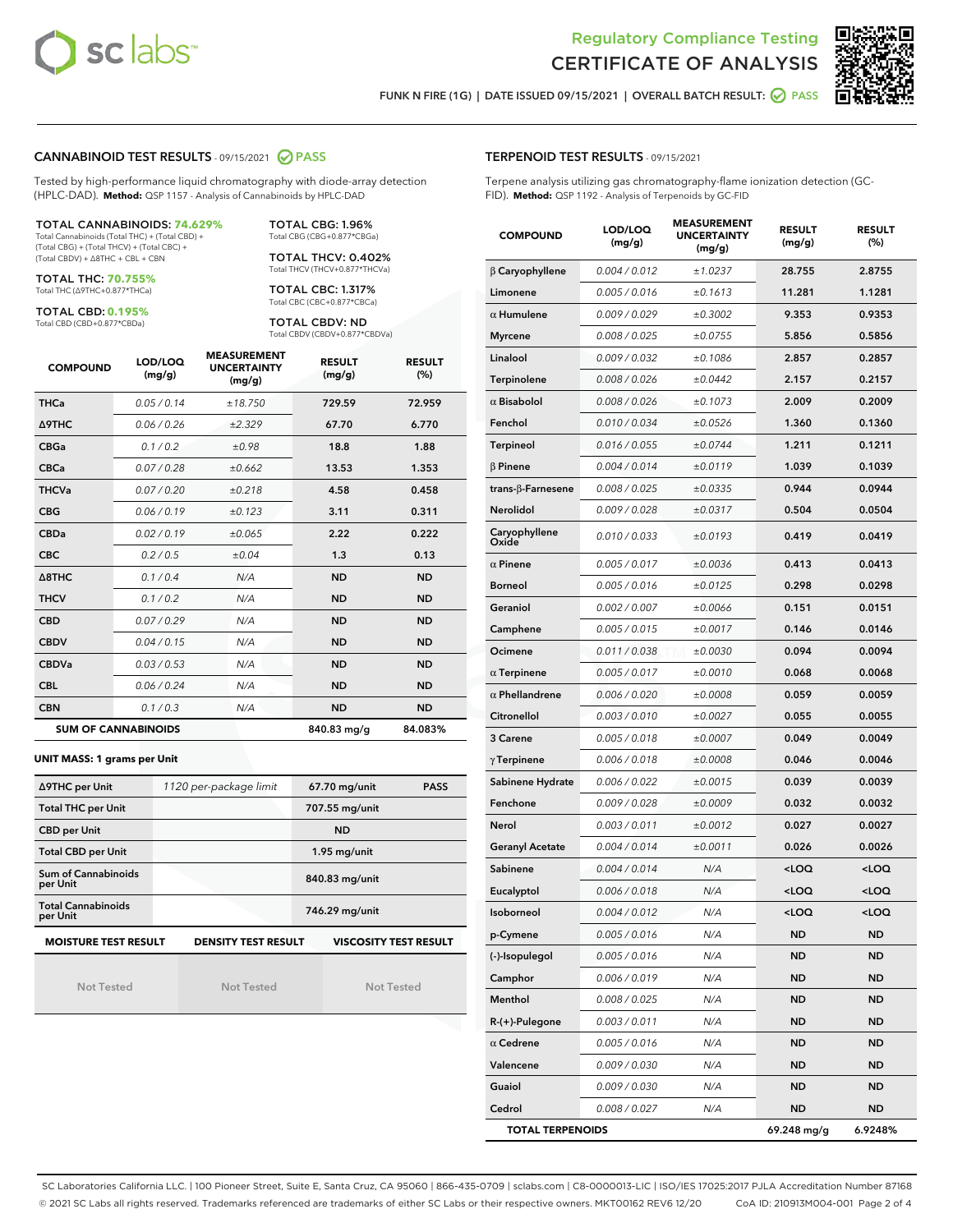



FUNK N FIRE (1G) | DATE ISSUED 09/15/2021 | OVERALL BATCH RESULT:  $\bigcirc$  PASS

#### CATEGORY 1 PESTICIDE TEST RESULTS - 09/14/2021 @ PASS

Pesticide and plant growth regulator analysis utilizing high-performance liquid chromatography-mass spectrometry (HPLC-MS) or gas chromatography-mass spectrometry (GC-MS). \*GC-MS utilized where indicated. **Method:** QSP 1212 - Analysis of Pesticides and Mycotoxins by LC-MS or QSP 1213 - Analysis of Pesticides by GC-MS

| <b>COMPOUND</b>             | LOD/LOQ<br>$(\mu g/g)$ | <b>ACTION</b><br><b>LIMIT</b><br>$(\mu g/g)$ | <b>MEASUREMENT</b><br><b>UNCERTAINTY</b><br>$(\mu g/g)$ | <b>RESULT</b><br>$(\mu g/g)$ | <b>RESULT</b> |
|-----------------------------|------------------------|----------------------------------------------|---------------------------------------------------------|------------------------------|---------------|
| Aldicarb                    | 0.03/0.08              | $>$ LOD                                      | N/A                                                     | <b>ND</b>                    | <b>PASS</b>   |
| Carbofuran                  | 0.02 / 0.05            | $\geq$ LOD                                   | N/A                                                     | <b>ND</b>                    | <b>PASS</b>   |
| Chlordane*                  | 0.03/0.08              | $>$ LOD                                      | N/A                                                     | <b>ND</b>                    | <b>PASS</b>   |
| Chlorfenapyr*               | 0.03/0.10              | $\geq$ LOD                                   | N/A                                                     | <b>ND</b>                    | <b>PASS</b>   |
| Chlorpyrifos                | 0.02 / 0.06            | $\geq$ LOD                                   | N/A                                                     | <b>ND</b>                    | <b>PASS</b>   |
| Coumaphos                   | 0.02 / 0.07            | $\ge$ LOD                                    | N/A                                                     | <b>ND</b>                    | <b>PASS</b>   |
| Daminozide                  | 0.02 / 0.07            | $\ge$ LOD                                    | N/A                                                     | <b>ND</b>                    | <b>PASS</b>   |
| <b>DDVP</b><br>(Dichlorvos) | 0.03/0.09              | $\ge$ LOD                                    | N/A                                                     | <b>ND</b>                    | <b>PASS</b>   |
| <b>Dimethoate</b>           | 0.03/0.08              | $\ge$ LOD                                    | N/A                                                     | <b>ND</b>                    | <b>PASS</b>   |
| Ethoprop(hos)               | 0.03/0.10              | $\ge$ LOD                                    | N/A                                                     | <b>ND</b>                    | <b>PASS</b>   |
| Etofenprox                  | 0.02 / 0.06            | $\ge$ LOD                                    | N/A                                                     | <b>ND</b>                    | <b>PASS</b>   |
| Fenoxycarb                  | 0.03/0.08              | $\ge$ LOD                                    | N/A                                                     | <b>ND</b>                    | <b>PASS</b>   |
| Fipronil                    | 0.03/0.08              | $>$ LOD                                      | N/A                                                     | <b>ND</b>                    | <b>PASS</b>   |
| Imazalil                    | 0.02 / 0.06            | $>$ LOD                                      | N/A                                                     | <b>ND</b>                    | <b>PASS</b>   |
| Methiocarb                  | 0.02 / 0.07            | $\ge$ LOD                                    | N/A                                                     | <b>ND</b>                    | <b>PASS</b>   |
| Methyl<br>parathion         | 0.03/0.10              | $\ge$ LOD                                    | N/A                                                     | <b>ND</b>                    | <b>PASS</b>   |
| <b>Mevinphos</b>            | 0.03/0.09              | $\ge$ LOD                                    | N/A                                                     | <b>ND</b>                    | <b>PASS</b>   |
| Paclobutrazol               | 0.02 / 0.05            | $>$ LOD                                      | N/A                                                     | <b>ND</b>                    | <b>PASS</b>   |
| Propoxur                    | 0.03/0.09              | $\ge$ LOD                                    | N/A                                                     | <b>ND</b>                    | <b>PASS</b>   |
| Spiroxamine                 | 0.03/0.08              | $\ge$ LOD                                    | N/A                                                     | <b>ND</b>                    | <b>PASS</b>   |
| Thiacloprid                 | 0.03/0.10              | $\ge$ LOD                                    | N/A                                                     | <b>ND</b>                    | <b>PASS</b>   |

#### CATEGORY 2 PESTICIDE TEST RESULTS - 09/14/2021 @ PASS

| <b>COMPOUND</b>          | LOD/LOQ<br>$(\mu g/g)$ | <b>ACTION</b><br><b>LIMIT</b><br>$(\mu g/g)$ | <b>MEASUREMENT</b><br><b>UNCERTAINTY</b><br>$(\mu g/g)$ | <b>RESULT</b><br>$(\mu g/g)$ | <b>RESULT</b> |
|--------------------------|------------------------|----------------------------------------------|---------------------------------------------------------|------------------------------|---------------|
| Abamectin                | 0.03/0.10              | 0.1                                          | N/A                                                     | <b>ND</b>                    | <b>PASS</b>   |
| Acephate                 | 0.02/0.07              | 0.1                                          | N/A                                                     | <b>ND</b>                    | <b>PASS</b>   |
| Acequinocyl              | 0.02/0.07              | 0.1                                          | N/A                                                     | <b>ND</b>                    | <b>PASS</b>   |
| Acetamiprid              | 0.02/0.05              | 0.1                                          | N/A                                                     | <b>ND</b>                    | <b>PASS</b>   |
| Azoxystrobin             | 0.02/0.07              | 0.1                                          | N/A                                                     | <b>ND</b>                    | <b>PASS</b>   |
| <b>Bifenazate</b>        | 0.01/0.04              | 0.1                                          | N/A                                                     | <b>ND</b>                    | <b>PASS</b>   |
| <b>Bifenthrin</b>        | 0.02 / 0.05            | 3                                            | N/A                                                     | <b>ND</b>                    | <b>PASS</b>   |
| <b>Boscalid</b>          | 0.03/0.09              | 0.1                                          | N/A                                                     | <b>ND</b>                    | <b>PASS</b>   |
| Captan                   | 0.19/0.57              | 0.7                                          | N/A                                                     | <b>ND</b>                    | <b>PASS</b>   |
| Carbaryl                 | 0.02/0.06              | 0.5                                          | N/A                                                     | <b>ND</b>                    | <b>PASS</b>   |
| Chlorantranilip-<br>role | 0.04/0.12              | 10                                           | N/A                                                     | <b>ND</b>                    | <b>PASS</b>   |
| Clofentezine             | 0.03/0.09              | 0.1                                          | N/A                                                     | <b>ND</b>                    | <b>PASS</b>   |

### CATEGORY 2 PESTICIDE TEST RESULTS - 09/14/2021 continued

| <b>COMPOUND</b>               | LOD/LOQ<br>(µg/g) | <b>ACTION</b><br>LIMIT<br>$(\mu g/g)$ | <b>MEASUREMENT</b><br><b>UNCERTAINTY</b><br>(µg/g) | <b>RESULT</b><br>(µg/g) | <b>RESULT</b> |
|-------------------------------|-------------------|---------------------------------------|----------------------------------------------------|-------------------------|---------------|
| Cyfluthrin                    | 0.12 / 0.38       | 2                                     | N/A                                                | ND                      | <b>PASS</b>   |
| Cypermethrin                  | 0.11 / 0.32       | $\mathbf{1}$                          | N/A                                                | ND                      | PASS          |
| Diazinon                      | 0.02 / 0.05       | 0.1                                   | N/A                                                | ND                      | PASS          |
| Dimethomorph                  | 0.03 / 0.09       | $\overline{2}$                        | N/A                                                | ND                      | <b>PASS</b>   |
| Etoxazole                     | 0.02 / 0.06       | 0.1                                   | N/A                                                | ND                      | PASS          |
| Fenhexamid                    | 0.03 / 0.09       | 0.1                                   | N/A                                                | ND                      | PASS          |
| Fenpyroximate                 | 0.02 / 0.06       | 0.1                                   | N/A                                                | ND                      | <b>PASS</b>   |
| Flonicamid                    | 0.03 / 0.10       | 0.1                                   | N/A                                                | ND                      | <b>PASS</b>   |
| Fludioxonil                   | 0.03 / 0.10       | 0.1                                   | N/A                                                | ND                      | PASS          |
| Hexythiazox                   | 0.02 / 0.07       | 0.1                                   | N/A                                                | <b>ND</b>               | <b>PASS</b>   |
| Imidacloprid                  | 0.04 / 0.11       | 5                                     | N/A                                                | ND                      | <b>PASS</b>   |
| Kresoxim-methyl               | 0.02 / 0.07       | 0.1                                   | N/A                                                | ND                      | <b>PASS</b>   |
| Malathion                     | 0.03 / 0.09       | 0.5                                   | N/A                                                | ND                      | <b>PASS</b>   |
| Metalaxyl                     | 0.02 / 0.07       | $\overline{c}$                        | N/A                                                | <b>ND</b>               | <b>PASS</b>   |
| Methomyl                      | 0.03 / 0.10       | $\mathcal{I}$                         | N/A                                                | <b>ND</b>               | <b>PASS</b>   |
| Myclobutanil                  | 0.03 / 0.09       | 0.1                                   | N/A                                                | <b>ND</b>               | <b>PASS</b>   |
| Naled                         | 0.02 / 0.07       | 0.1                                   | N/A                                                | ND                      | <b>PASS</b>   |
| Oxamyl                        | 0.04 / 0.11       | 0.5                                   | N/A                                                | ND                      | PASS          |
| Pentachloronitro-<br>benzene* | 0.03 / 0.09       | 0.1                                   | N/A                                                | ND                      | <b>PASS</b>   |
| Permethrin                    | 0.04 / 0.12       | 0.5                                   | N/A                                                | <b>ND</b>               | <b>PASS</b>   |
| Phosmet                       | 0.03 / 0.10       | 0.1                                   | N/A                                                | <b>ND</b>               | <b>PASS</b>   |
| Piperonylbu-<br>toxide        | 0.02 / 0.07       | 3                                     | N/A                                                | ND                      | <b>PASS</b>   |
| Prallethrin                   | 0.03 / 0.08       | 0.1                                   | N/A                                                | <b>ND</b>               | <b>PASS</b>   |
| Propiconazole                 | 0.02 / 0.07       | 0.1                                   | N/A                                                | ND                      | <b>PASS</b>   |
| Pyrethrins                    | 0.04 / 0.12       | 0.5                                   | N/A                                                | ND                      | PASS          |
| Pyridaben                     | 0.02 / 0.07       | 0.1                                   | N/A                                                | ND                      | <b>PASS</b>   |
| Spinetoram                    | 0.02 / 0.07       | 0.1                                   | N/A                                                | ND                      | PASS          |
| Spinosad                      | 0.02 / 0.07       | 0.1                                   | N/A                                                | ND                      | PASS          |
| Spiromesifen                  | 0.02 / 0.05       | 0.1                                   | N/A                                                | <b>ND</b>               | <b>PASS</b>   |
| Spirotetramat                 | 0.02 / 0.06       | 0.1                                   | N/A                                                | ND                      | <b>PASS</b>   |
| Tebuconazole                  | 0.02 / 0.07       | 0.1                                   | N/A                                                | ND                      | PASS          |
| Thiamethoxam                  | 0.03 / 0.10       | 5                                     | N/A                                                | ND                      | <b>PASS</b>   |
| Trifloxystrobin               | 0.03 / 0.08       | 0.1                                   | N/A                                                | <b>ND</b>               | <b>PASS</b>   |

SC Laboratories California LLC. | 100 Pioneer Street, Suite E, Santa Cruz, CA 95060 | 866-435-0709 | sclabs.com | C8-0000013-LIC | ISO/IES 17025:2017 PJLA Accreditation Number 87168 © 2021 SC Labs all rights reserved. Trademarks referenced are trademarks of either SC Labs or their respective owners. MKT00162 REV6 12/20 CoA ID: 210913M004-001 Page 3 of 4